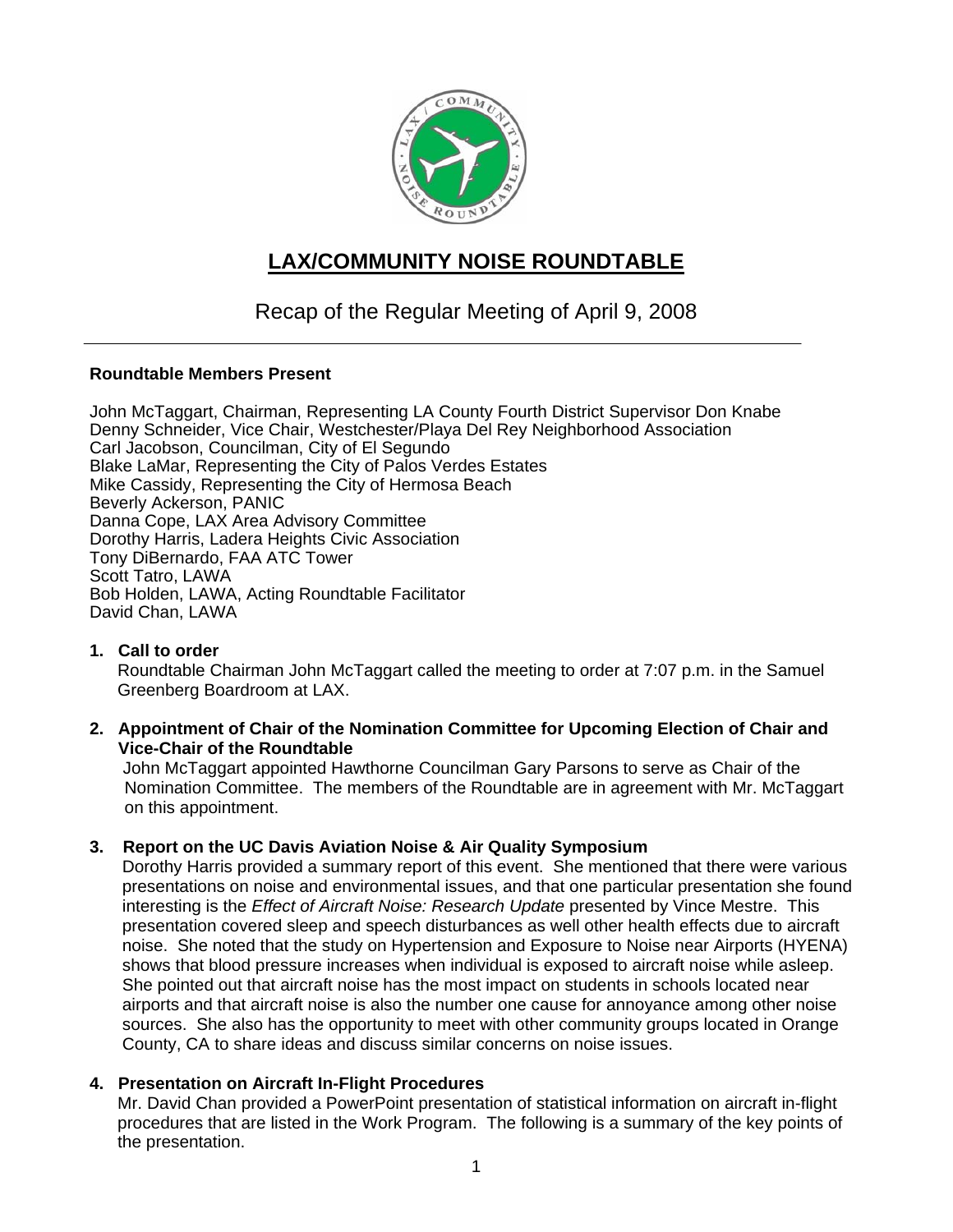### Work Program item I.A. - Extended Downwind Approach

- It was noted that the number of over flights over the City of Monterey Park from 2005 to 2006 has increased by 49%. This is mainly due to the fact that the south outboard runway was closed during that period for relocation to allow space for construction of a center taxiway. The closure caused arrival traffic to shift to the north which, in turn, caused the increase in the number of over flights. From 2006 to 2007, there was a continual increase of 18% which was due to the shift of traffic to the north complex as a result of the weekend closure of the south inboard runway (25R) for ongoing construction of the center taxiway.
- It was also noted that for the month of November 2007 there was an increase in the number of over flights over Monterey Park due to a long period of low visibility condition. The figures fell back to normal range from December 2007 to February 2008, with a slight reduction in January due to long period of Easterly Operations.
- Majority of the aircraft over flying Monterey Park are at an altitude between 2400 ft. and 3000 ft. MSL.
- Between the hours of 0000 and 0630, there are minimal overflights over the City of Monterey Park because LAX is in over-ocean operations where aircraft are arriving and taking off over the ocean.

### Work Program item I.D. – Aircraft Arrivals Outside Regular Approach Paths "Short Turns"

- From 2005 to 2006, there was a reduction of 38% in the number of short turn arrivals because of the closure of the south outboard runway that caused the shift of arrival traffic to the north runways. This shift of traffic limited the space required by pilots to maneuver the short turn approach.
- There was a decrease of 15% in the number of short turn arrivals from 2006 to 2007.
- A map was shown to display the location of Ladera Heights in relations to the airport and flight tracks for the short turn approach.

### Work Program item I.B. – Missed Approach/Go-Around

- There was a reduction of 29% in the number of go-around operations from 2005 to 2006, while the number remained at fairly the same level from 2006 to 2007 with a minimal increase of 2%.
- Go-around operations have become more balanced between the north and south runways starting in 2006.
- Tony DiBernardo mentioned that a spike in the number of go-around operations for January 2008 was due to inclement weather.

### Work Program item II.A – East departures during Over Ocean Operations

- East departure operations occurring between midnight and 6:30 a.m. reached the peak level in 2004 with 125 operations due to the heavy Pacific storms that existed that year.
- From 2005 to 2007, the number of non-conforming east departures ranged from 55 to 80 annually.
- It was also noted that for the months of October and December of 2007, there was an increase of non-conforming east departures. The majority of these occurred on weekends when the south inboard runway was closed, which caused aircraft to depart to the east on the outboard runway due to its shorter length and existing slight tailwind condition. The north runway was also partially closed on weekend for runway paintings.

### Work Program item II.B – Early turns of aircraft departing to the west

• There were significant reductions of early turn operations on the north side in 2006 and continuing through 2007. One of the factors for decrease is that most of the commuter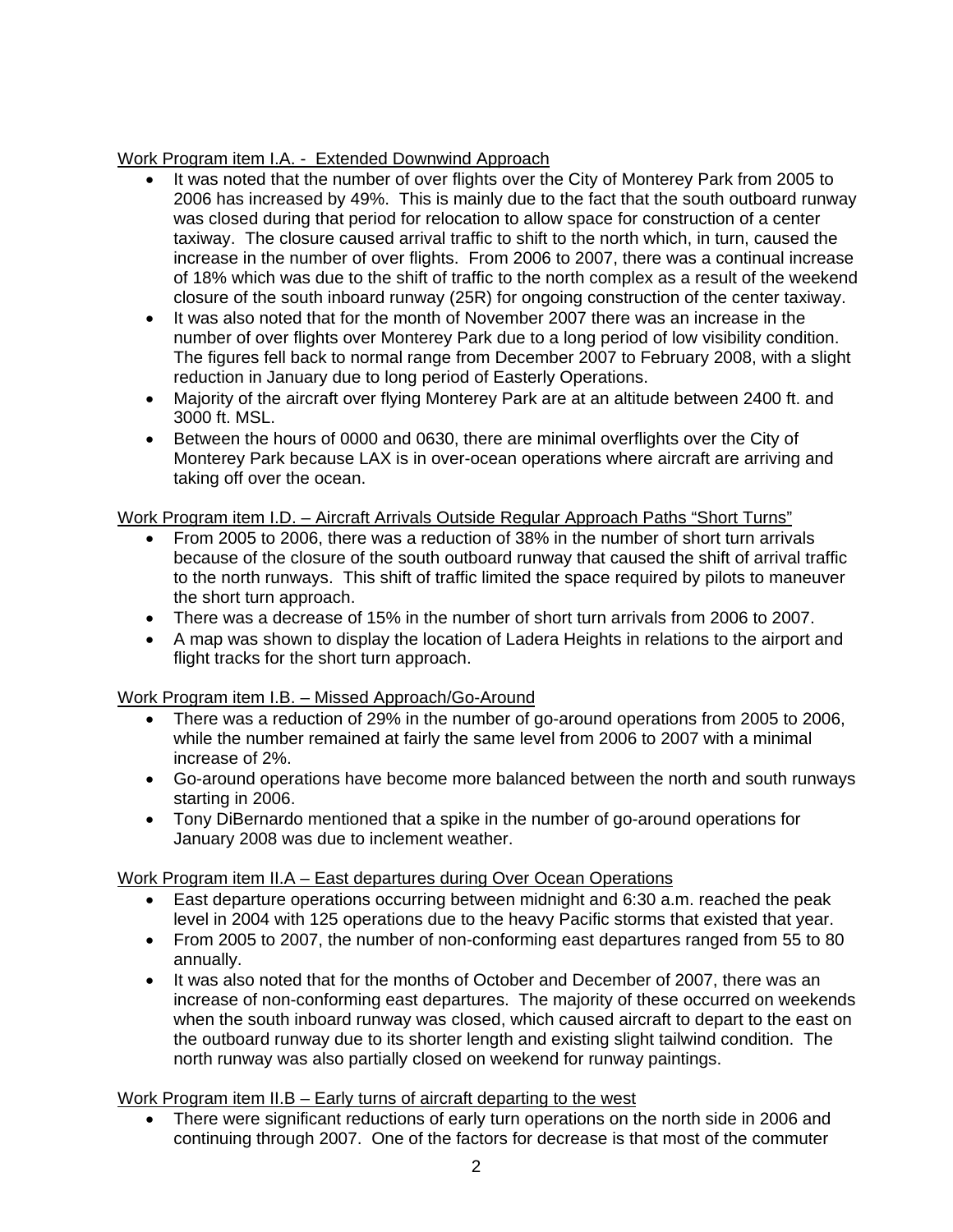airlines have been switching turboprop aircraft to regional jets. Majority of the early turns to the north are conducted by turboprop aircraft.

- On the south side, early turn operations increased by 45% from 2005 to 2006 because of the closure of south inboard runway and partially due to the RNAV procedures.
- From 2006 to 2007, there was a further increase of 72% in the number of south early turns, in which majority of these are departures from RWY 25L.

### Work Program item II.D – Improperly flown loop departures

- It was noted that there was an increase of loop departures that over flew the beach communities of Manhattan Beach, Hermosa Beach, and Redondo Beach for the month of December 2007 and January 2008. This increase is caused by several periods of high northerly winds.
- Mike Cassidy stated these numbers are high and are not acceptable. He also stated that pilots are not flying the loop departures correctly. Mr. Scott Tatro replied that the numbers on the graph only represent the loop departures that actually flew over the communities. It does not include the total number of loop departures. Mr. Tatro also added that these numbers were higher back in 1999.

### Work Program item II.C – Turboprop community over flight

The number of overflights by turboprop aircraft of the Palos Verdes Peninsula has decreased annually from 2003 to 2007 with monthly figures remained consistently at between 500 and 700.

#### **5. Status Reports**

• Progress on New Noise Monitoring System Installation – Scott Tatro showed a map containing all noise monitor locations along with operational status at LAX. Currently, there are 37 new noise monitors installed with 23 of them that are fully operational. The remaining 14 monitors are awaiting approval from DWP or Edison to provide electric service to the sites. Three additional monitors are in the final stage of evaluation for specific site locations. Upon completion of the noise monitor replacement project, five existing old monitors will be removed. The old monitor equipment may be returned to the original manufacturer. Mr. Tatro also pointed out the locations of the monitors that are placed further out for measurement of the 60 dB CNEL contour.

The most time consuming part of the process is the permitting requirements which involve inspections, documentations, and obtaining approvals from city agencies and utilities companies. Currently, the most significant delay is with the Southern California Edison.

For the web-based flight tracking system, Lochard is making progress toward improving the quality of the flight tracks. This system is capturing multiple sources of radar data to ensure complete coverage of an 80 miles radius. Mr. Tatro also stated that because of the noise monitor replacement project is taking longer than expected, he cannot set a date of when the new noise monitoring system will be up and running.

• Progress on FAR Part 161 Study – Mr. Holden stated that the contract amendment for Harris Miller Miller & Hanson, Inc. (HMMH) on the Part 161 Study was approved by the BOAC on March 3, 2008. The amendment consists of extending the term of contract for additional three years, expanding the scope of work for VNY airport to include a "dual track" method to phase out Stage 2 aircraft, and adding additional funding for the contract. The contract amendment was also approved by the City Council.

Mr. Holden also stated that the aircraft fleet mix forecast report, which is one of the elements for the study, is in the final draft form with additional revisions requested by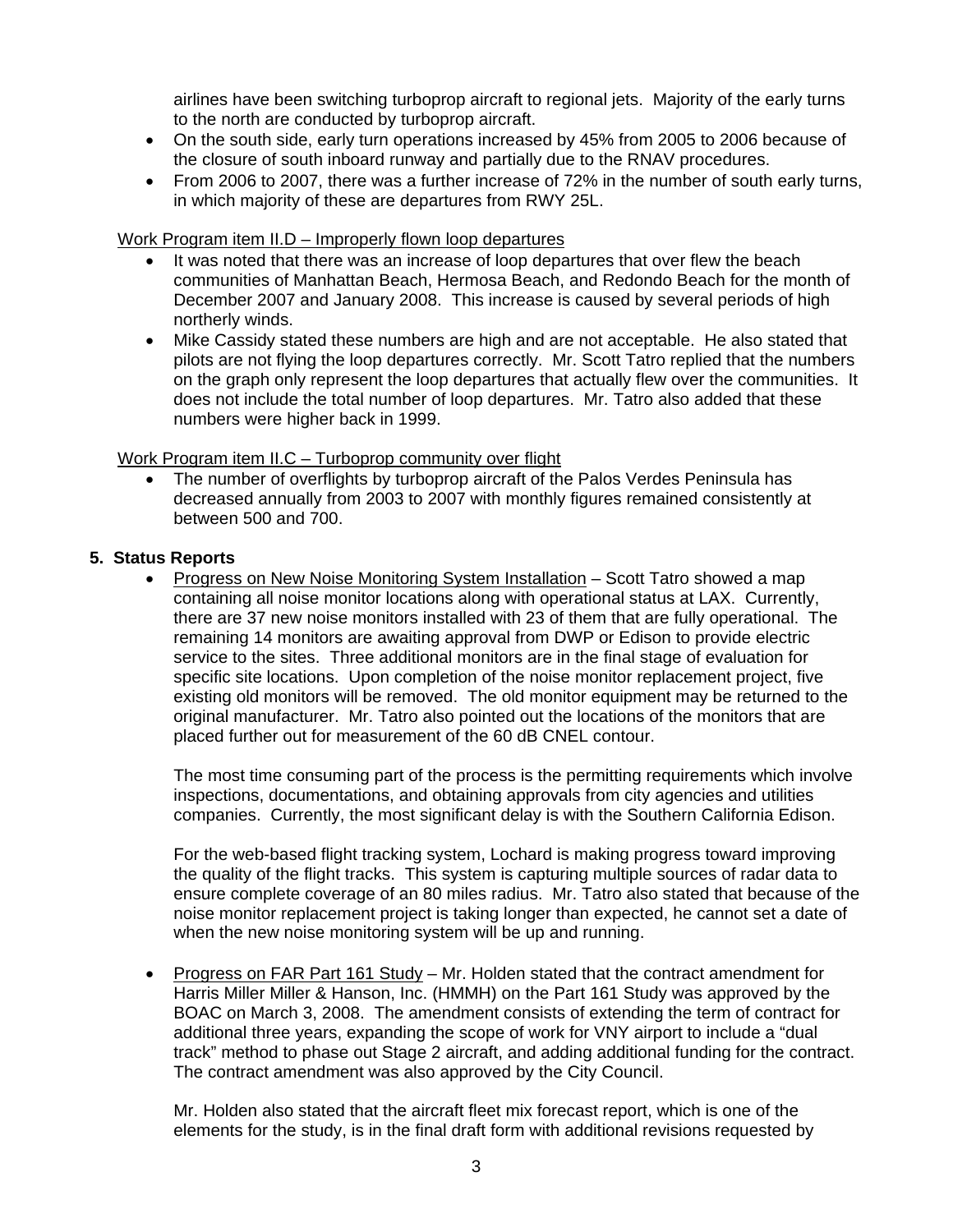LAWA to include air traffic information pertaining to evening, night-time, and early morning hours. Mr. Holden also stated that Roger Johnson, in his briefing of the City Council's Trade, Commerce and Tourism Committee, stated that the consultants working on the revised fleet mix forecast are encountering a problem factoring the effect of increasing prices for jet fuel on the forecast. The revised fleet mix is expected to be available soon, and once received, the work on the LAX Part 161 will recommence.

- Progress on RFP for Roundtable Facilitator Mr. Holden stated that by the March 28, 2008 deadline, LAWA received four written proposals for Roundtable facilitator/consultant services. The following are firms who submitted proposals:
	- Harris Miller Miller & Hanson, Inc. (HMMH)
	- **ESA Airports**
	- Walter E. Gillfillan & Associates
	- A team consisting of Meryt McGindley of South Bay Consultants & Pamela Hamby of Advance Education and Training Services

LAWA Procurement Services Division (PSD) is currently reviewing the administrative requirements portion of the proposals. After receiving notification from PSD of which proposers are considered to be responsive, staff of Noise Management Division will begin evaluation of the technical portion of the proposals and then conduct oral selection interviews. Approval from the BOAC is also required to obtain a new contract for this service. It is anticipated that a new contract should be in place by July 2008 and the consultant should start service on September 2008.

• Update on Feasibility Study of Reopening Taxiway CC - Mr. Holden stated that a meeting was held recently with representatives from FAA and LAWA to discuss the possibility of reopening end-around taxiway CC to allow cargo carriers, whose facilities are located south of RWY 25L, to travel to RWY 25R for departures without crossing active runways. The main benefit of this would be to reduce the number of 25L departures by cargo carriers. Staff members from the FAA ATC Tower are very positive on this idea since it allows them greater flexibility from an operational stand point. The CAT III lighting structure is currently obstructing the usage of taxiway CC and options are being discussed to lower the lighting structure when it is not in use during normal weather condition and/or to relocate the structure to allow aircraft to operate on taxiway CC.

#### **6. Roundtable Member Discussion**

- Mr. Scott Tatro provided a brief PowerPoint presentation on the noise abatement signs entitled, "No Turns Before the Shoreline", located on the airfield at LAX. He stated that a FAR Part 139 inspection was conducted recently by a FAA safety inspector who stated that these signs do not meet the standard requirements for placement on the airfield and would need to be removed. The alternative option is to place new noise abatement signs on the back of the standard FAA sign equipment. This equipment is lighted during nighttime hours. Mr. Tatro also pointed out the locations where these new signs may be located on the map during his presentation.
- Mr. David Chan stated that back in July 2004, the Roundtable submitted a letter to the Airport Cooperative Research Program (ACRP) suggesting 8 topics related to noise for research consideration. Apparently, Mr. Chan is also a member of the ACRP oversight panel for a project that involves four of those topics. These topics included sleep disturbance, speech interference, health effects, and low frequency noise & vibration. Furthermore, Mr. Chan mentioned that Mr. Scott Tatro is also a member of the oversight panel for a project that compiles noise mitigation programs that address noise beyond the 65 DNL (CNEL in CA) contour. Mr. Chan noted that ACRP is now soliciting ideas or suggestions for research consideration for fiscal year 2009 and asked members of the